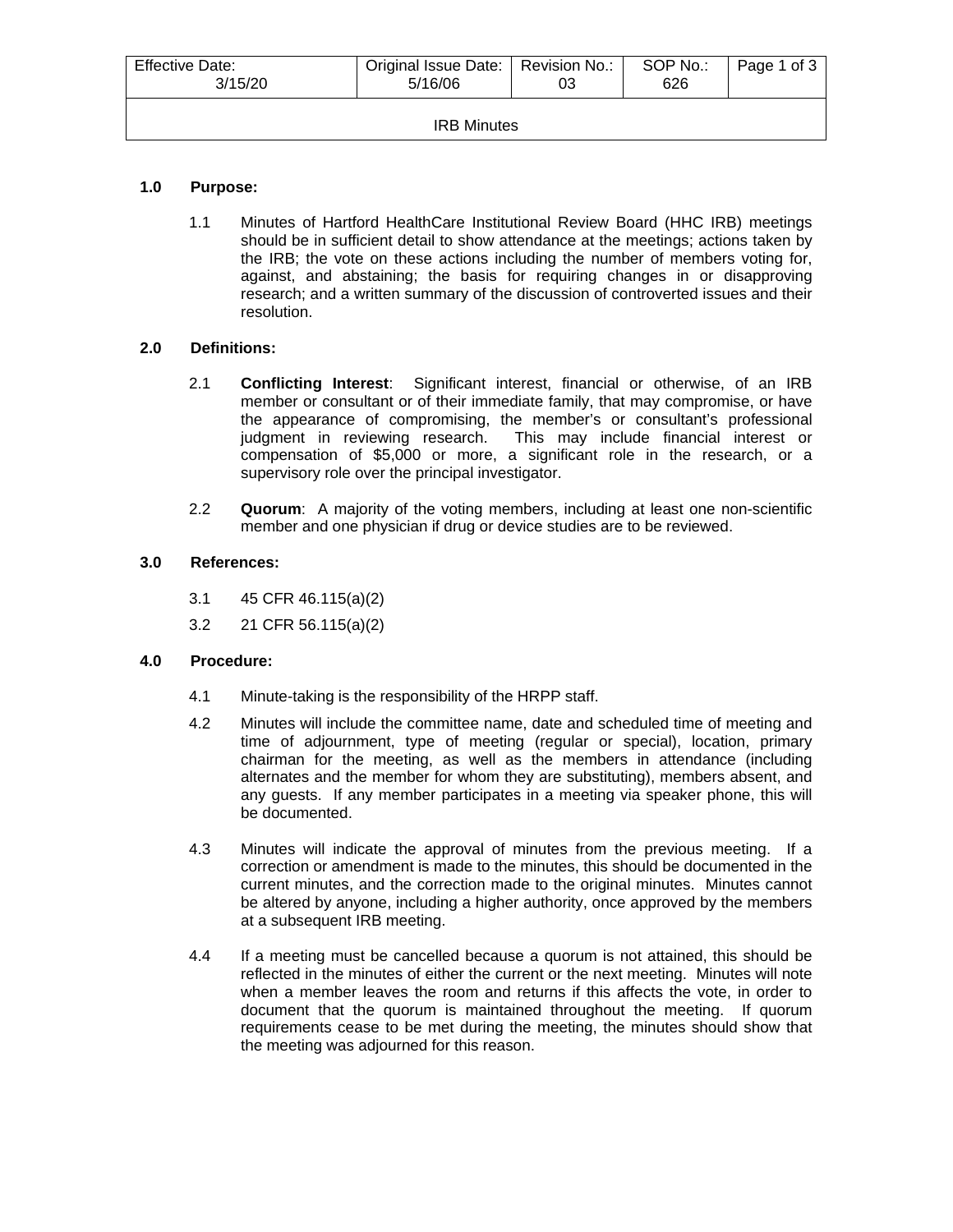| <b>Effective Date:</b><br>3/15/20 | Original Issue Date:   Revision No.:<br>5/16/06 | SOP No.:<br>626 | Page 2 of 3 |
|-----------------------------------|-------------------------------------------------|-----------------|-------------|
|                                   |                                                 |                 |             |

#### IRB Minutes

- 4.5 If a member leaves the meeting for reasons of conflict of interest, this should be indicated in the minutes. If the chairman leaves the meeting for any reason, the minutes will reflect this, and note who assumed the chair in his absence.
- 4.6 Minutes will indicate the separate deliberation for each action and vote for each full review item. Actions generally are to approve, approve pending minor revisions, table, or to disapprove. The number of members voting for, against, and abstaining from the motion should be noted, the names of members abstaining when pertinent, and the total number of members present for the vote.
- 4.7 Minutes will note which reviewer was assigned to present an item for full review, and if input from a consultant was provided, and shall include any discussion of controverted issues in sufficient detail to define the issues and their resolution. Specific revisions requested should be clearly delineated, as well as the reason(s) for requesting these modifications. If an item is approved pending revisions, the minutes will indicate who will be responsible for reviewing the revisions and granting final approval. Minutes will document the reason(s) for disapprovals.
- 4.8 The approval period and "valid through" date will be indicated for all new protocols and continuing reviews. A statement also will be included regarding the level of risk and frequency of review.
- 4.9 Minutes will show when determinations were made regarding findings required by regulations and justification for the determinations for studies involving waivers, pregnant women/fetuses/neonates, prisoners, and children, and, for FDAgoverned device studies, determinations of significant/non-significant risk. Minutes will also show justification for any deletion or substantive modification of information concerning risks or alternative procedures contained in a DHHSapproved sample consent form.
- 4.10 Minutes will indicate what items have been given expedited approval since the previous meeting.
- 4.11 Minutes will show significant discussions of other items, such as educational materials, procedural decisions, etc.
- 4.12 A copy of the minutes is provided to the Institutional Official (IO).
- 4.13 The IRB shall prepare and maintain adequate documentation of IRB activities, in addition to minutes of IRB meetings, including the following:
	- 4.13.1 Records of continuing review activities, including, for federally funded or supported, the rationale for conducting continuing review of research that otherwise would not require continuing review as described in §46.109(f)(1).
	- 4.13.2 Copies of all correspondence between the IRB and the investigators.
	- 4.13.3 A list of IRB members in the same detail as described in §46.108(a)(2).
	- 4.13.4 Written procedures for the IRB in the same detail as described in §46.108(a)(3) and (4).